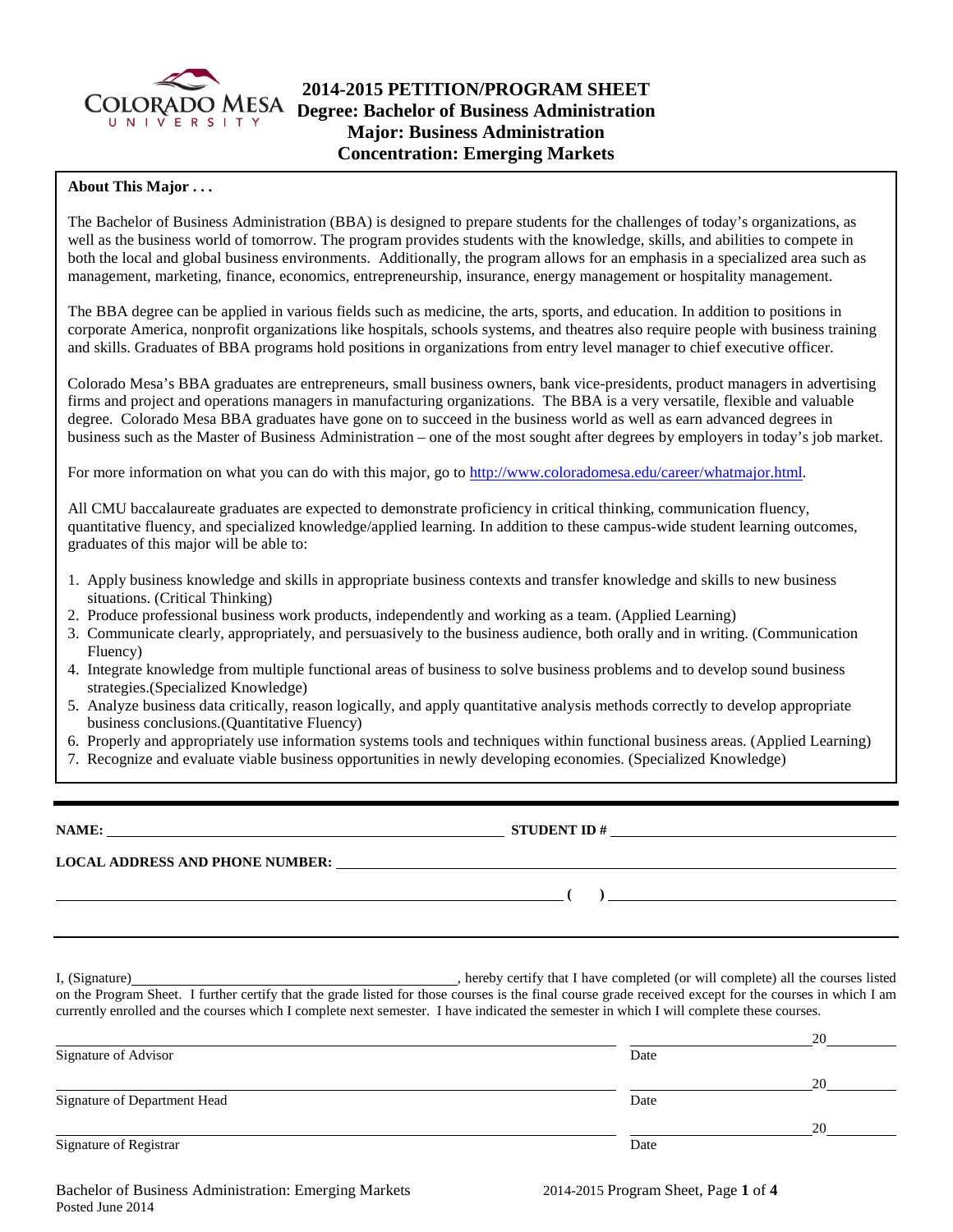## **Students should work closely with a faculty advisor when selecting and scheduling courses prior to registration.**

Degree Requirements:

- 20 semester hours total (Students must complete a minimum of 30 of the last 60 hours of credit at CMU, with at least 15 semester hours in major discipline courses numbered 300 or higher).
- 40 upper division credits (A minimum of 15 taken at the 300- 400 course levels within the major at CMU).
- 2.00 cumulative GPA or higher in all CMU coursework
- 2.00 cumulative GPA or higher in coursework toward the major content area
- Pre-collegiate courses (usually numbered below 100) cannot be used for graduation.
- A student must follow the CMU graduation requirements either from 1) the program sheet for the major in effect at the time the student officially declares a major; or 2) a program sheet for the major approved for a year subsequent to the year during which the student officially declares the major and is approved for the student by the department head. Because a program may have requirements specific to the degree, the student should check with the faculty advisor for additional criteria. It is the student's responsibility to be aware of, and follow, all requirements for the degree being pursued. Any exceptions or substitutions must be approved by the student's faculty advisor and Department Head.
- When filling out the program sheet a course can be used only once.
- See the "Undergraduate Graduation Requirements" in the catalog for additional graduation information.

GENERAL EDUCATION REQUIREMENTS (31 semester hours) See the current catalog for a list of courses that fulfill the requirements below. If a course is on the general education list of options and a requirement for your major, you must use it to fulfill the major requirement and make a different selection within the general education requirement.

| Course No Title                                                             |   | Sem.hrs Grade Term/Trns |  |
|-----------------------------------------------------------------------------|---|-------------------------|--|
| <b>English</b> (6 semester hours, must receive a grade of "C" or better and |   |                         |  |
| must be completed by the time the student has 60 semester hours.)           |   |                         |  |
| <b>ENGL 111 English Composition</b>                                         | 3 |                         |  |
| <b>ENGL 112 English Composition</b>                                         | 3 |                         |  |

**Math:** (3 semester hours, must receive a grade of "C" or better, must be completed by the time the student has 60 semester hours.)<br>MATH 113 College Algebra  $4*$ College Algebra

\*3 credits apply to the General Ed requirements and 1 credit applies to elective credit

\_\_\_\_\_\_ \_\_\_\_ \_\_\_\_\_\_\_\_\_\_\_\_\_\_\_\_\_\_\_\_\_\_ \_\_\_\_ \_\_\_\_\_ \_\_\_\_\_\_\_\_

**Humanities** (3 semester hours)

| <b>Social and Behavioral Sciences (6 semester hours)</b>                  |  |  |  |  |  |  |
|---------------------------------------------------------------------------|--|--|--|--|--|--|
| ECON 201 Principles of Macroeconomics 3                                   |  |  |  |  |  |  |
| ECON 202 Principles of Microeconomics 3                                   |  |  |  |  |  |  |
| <b>Natural Sciences</b> (7 semester hours, one course must include a lab) |  |  |  |  |  |  |

\_\_\_\_\_\_ \_\_\_\_ \_\_\_\_\_\_\_\_\_\_\_\_\_\_\_\_\_\_\_\_\_ \_\_\_\_ \_\_\_\_\_ \_\_\_\_\_\_\_\_

 $\_\_$ 

**History** (3 semester hours) HIST \_\_\_\_ \_\_\_\_\_\_\_\_\_\_\_\_\_\_\_\_\_\_\_\_\_\_\_\_ \_\_\_\_ \_\_\_\_\_ \_\_\_\_\_\_\_\_

Fine Arts (3 semester hours)

\_\_\_\_\_\_ \_\_\_\_ \_\_\_\_\_\_\_\_\_\_\_\_\_\_\_\_\_\_\_\_\_\_ \_\_\_\_ \_\_\_\_\_ \_\_\_\_\_\_\_\_

Course No Title Sem.hrs Grade Term/Trns

| <b>OTHER LOWER DIVISION REQUIREMENTS (6 semester</b> |  |  |
|------------------------------------------------------|--|--|
|                                                      |  |  |

| hours) |  |  |
|--------|--|--|
|        |  |  |

|          | Kinesiology (3 semester hours) |  |  |
|----------|--------------------------------|--|--|
| KINE 100 | Health and Wellness            |  |  |
| KINA 1   |                                |  |  |
| KINA 1   |                                |  |  |
|          |                                |  |  |

\_\_\_\_\_\_ \_\_\_\_ \_\_\_\_\_\_\_\_\_\_\_\_\_\_\_\_\_\_\_\_\_\_ \_\_\_\_ \_\_\_\_\_ \_\_\_\_\_\_\_\_

Applied Studies (3 semester hours)

**FOUNDATION COURSES** (17 semester hours) These courses, plus ECON 201 & 202 and Gen Ed English & Math requirements must be completed within the student's first 60 hours.

| mast be compreted within the stadent s mot ob hours. |                             |  |
|------------------------------------------------------|-----------------------------|--|
| ACCT 201 Principles of Financial Acctg               |                             |  |
| <b>ACCT 202 Principles of Managerial Acctg</b>       | -3                          |  |
| BUGB 105 Freshman Business Seminar                   | $\mathcal{D}_{\mathcal{L}}$ |  |
| <b>BUGB 211 Business Communications</b>              | 3                           |  |
| CISB 101Business Inform. Technology                  |                             |  |
| or CISB 205 Advanced Business Software               | 3                           |  |
| CISB 241 Intro to Business Analysis                  |                             |  |
| or STAT 200 Probability and Statistics               | 3                           |  |
|                                                      |                             |  |

#### **BACHELOR OF BUSINESS ADMINISTRATION: EMERGING MARKETS CONCENTRATION** (63 semester hours)

#### **Business Administration Core** (33 semester hours)

| BUGB 349 Legal Environment of Business     | 3  |  |
|--------------------------------------------|----|--|
| <b>BUGB</b> 401 International Business     |    |  |
| CISB 210 Fundamentals of Info Systems      |    |  |
| FINA 301 Managerial Finance                |    |  |
| MANG 201 Principles of Management          | 3  |  |
| MANG 301 Organizational Behavior           |    |  |
| MANG 371 Human Resource Management         | -3 |  |
| <b>MANG 471 Operations Management</b>      |    |  |
| MANG 491 Business Strategy                 |    |  |
| MARK 231 Principles of Marketing           |    |  |
| CISB 341 Quantitative Decision Making      | 3  |  |
| or MANG 341 Quantitative Decision Making 3 |    |  |
| or MARK 350 Marketing Research             |    |  |

#### **Emerging Markets Concentration Courses (30 semester hours)**

### **Emerging Markets Nucleus (15 semester hours)**

| BUGB 435 Emerging Markets               | $\Delta$ |  |
|-----------------------------------------|----------|--|
| CISB 460 Electronic Commerce Systemst 3 |          |  |
| <b>ECON 420</b> International Economics | -3       |  |
| FINA 431 International Financial Mgmt   | -3       |  |
| HMGT 211 Travel Destinations            | 3        |  |

### **Concentration Electives (15 semester hours\*\*)** In consultation

with a Business advisor, choose 15 hours that complement the nucleus or choose a nucleus of a second concentration. At least 4 hour must be upper division. Foreign Language courses are strongly recommended.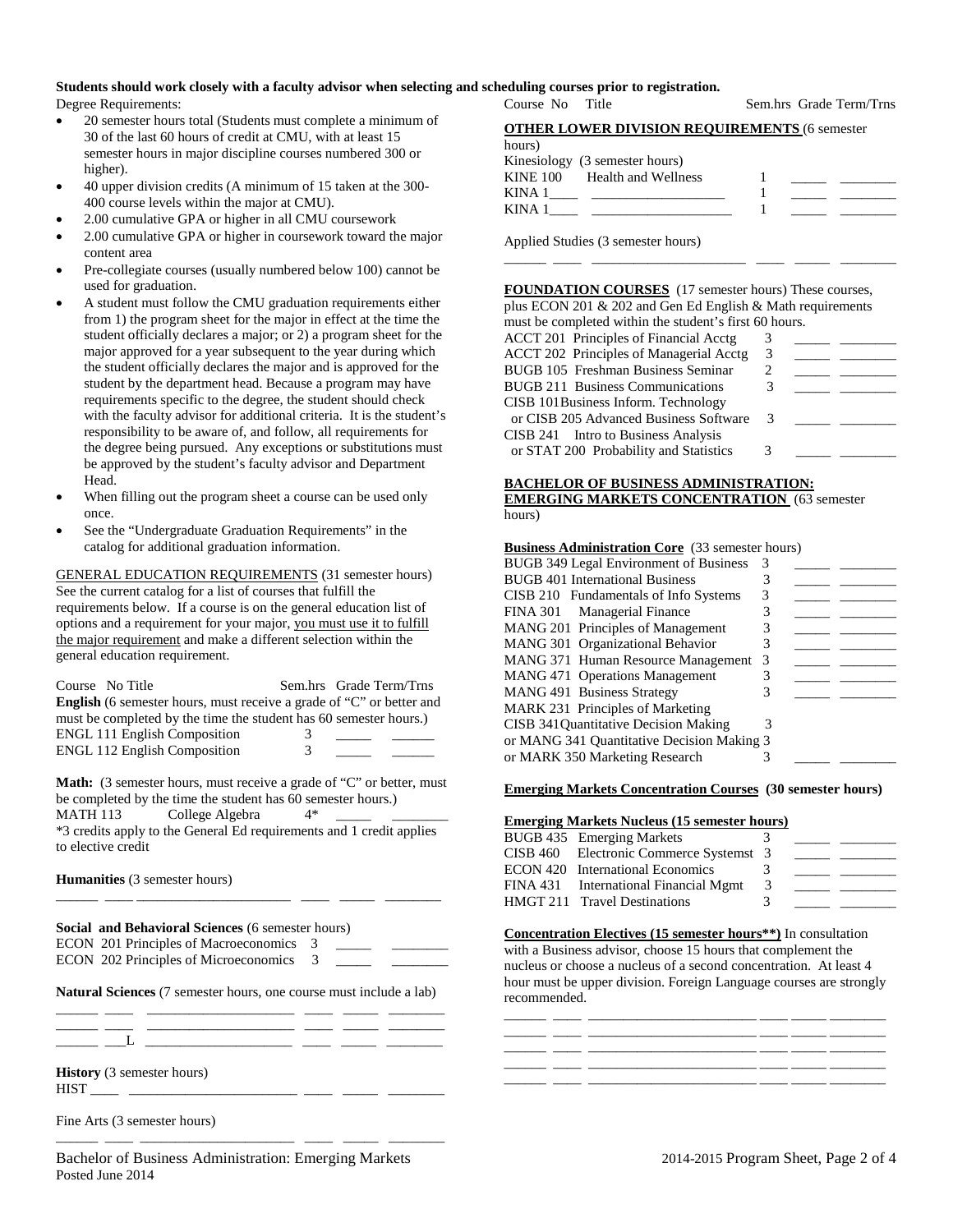| Course No | Title |
|-----------|-------|
|-----------|-------|

Sem.hrs Grade Term/Trns

Electives (3 semester hours\*\* of college level courses appearing on final transcript, not listed above to bring total semester hours to 120.)<br>\*MATH 113 College Algebra 1 College Algebra 1

\_\_\_\_\_\_ \_\_\_\_ \_\_\_\_\_\_\_\_\_\_\_\_\_\_\_\_\_\_\_\_\_\_\_\_ 2 \_\_\_\_\_ \_\_\_\_\_\_\_\_ \*\*At least 4 hours in Concentration Electives or in General Electives must be upper division.

**Special requirements:** To be admitted to the Bachelor of Business Administration program, certain prerequisites must be satisfied. Please see the Business department head for complete requirements and application form. All degree requirements must be completed as described above. Any exceptions or substitutions must be recommended in advance by the faculty advisor and/or approved by the Department Head. Students are required to participate in exit examinations or other programs deemed necessary to comply with the college accountability requirement.

## **SUGGESTED COURSE SEQUENCING FOR BBA, CONCENTRATION IN EMERGING MARKETS**

# **FRESHMAN YEAR**

| <b>Fall Semester</b>               |                                        | <b>Hours</b> | <b>Spring Semester</b> |                                            | <b>Hours</b>   |
|------------------------------------|----------------------------------------|--------------|------------------------|--------------------------------------------|----------------|
| <b>BUGB 105</b>                    | Freshman Business Seminar              |              | <b>ENGL 112</b>        | <b>English Composition</b>                 |                |
| <b>ENGL 111</b>                    | <b>English Composition</b>             | 3            | <b>CISB 241</b>        | Intro to Business Analysis                 |                |
| <b>CISB 101</b>                    | <b>Business Information Technology</b> |              |                        | or STAT 200 Probability and Statistics     | 3              |
| or CISB 205                        | <b>Advanced Business Software</b>      |              | <b>CISB 210</b>        | Fundamentals of Information Technology 3   |                |
| <b>MATH 113</b>                    | College Algebra                        | 4            |                        | General Education Natural Science with Lab | $\overline{4}$ |
| <b>General Education Fine Arts</b> |                                        | 3            | <b>KINE 100</b>        | <b>Health and Wellness</b>                 |                |
| <b>KINA</b> Activity               |                                        |              | <b>KINA</b> Activity   |                                            |                |
|                                    |                                        | 16           |                        |                                            | 15             |

## **SOPHOMORE YEAR**

| <b>Fall Semester</b>             |                                    | <b>Hours</b> | <b>Spring Semester</b> |                                          | <b>Hours</b>  |
|----------------------------------|------------------------------------|--------------|------------------------|------------------------------------------|---------------|
| ACCT 201                         | Principles of Financial Accounting |              | ACCT 202               | Principles of Managerial Accounting      |               |
| <b>ECON 201</b>                  | Principles of Macroeconomics       |              | <b>ECON 202</b>        | Principles of Microeconomics             | $\mathcal{R}$ |
| <b>BUGB 211</b>                  | <b>Business Communications</b>     |              | MANG 201               | Principles of Management                 |               |
| <b>MARK 231</b>                  | Principles of Marketing            |              |                        | <b>General Education Applied Studies</b> |               |
| <b>General Education History</b> |                                    |              |                        | <b>General Education Humanities</b>      |               |
|                                  |                                    |              |                        |                                          | 15            |

## **JUNIOR YEAR**

| <b>Fall Semester</b>                     |                                     | <b>Hours</b> | <b>Spring Semester</b>                              |                           | <b>Hours</b> |
|------------------------------------------|-------------------------------------|--------------|-----------------------------------------------------|---------------------------|--------------|
| <b>BUGB 349</b>                          | Legal Environment of Business       |              | <b>MANG 371</b>                                     | Human Resource Management |              |
| CISB 460                                 | Electronic Commerce Systems         |              | <b>FINA 301</b>                                     | <b>Managerial Finance</b> | 3            |
| <b>CISB 341</b>                          | <b>Quantitative Decision Making</b> |              | <b>MANG 301</b>                                     | Organizational Behavior   | 3            |
| or MANG 341 Quantitative Decision Making |                                     |              | <b>Upper Division Business Elective (2 courses)</b> |                           | <u>6</u>     |
|                                          | or MARK 350 Marketing Research      |              |                                                     |                           | 15           |
| <b>Upper Division Business Elective</b>  |                                     |              |                                                     |                           |              |
| <b>General Education Natural Science</b> |                                     |              |                                                     |                           |              |
|                                          |                                     | 15           |                                                     |                           |              |

## **SENIOR YEAR**

| <b>Fall Semester</b>                |                                           | <b>Hours</b> | <b>Spring Semester</b> |                                    | <b>Hours</b>   |
|-------------------------------------|-------------------------------------------|--------------|------------------------|------------------------------------|----------------|
| <b>MANG 471</b>                     | <b>Operations Management</b>              |              | <b>MANG 491</b>        | <b>Business Policy</b>             |                |
| FINA 431                            | <b>International Financial Management</b> |              | ECON 420               | <b>International Economics</b>     | 3              |
| <b>BUGB 401</b>                     | <b>International Business</b>             |              | <b>BUGB 415</b>        | <b>Emerging Markets</b>            |                |
| Concentration Electives (2 courses) |                                           | <u>o</u>     | HMGT 211               | Travel Destinations (or in summer) | 3              |
|                                     |                                           | 15           | Elective               |                                    | $\overline{2}$ |
|                                     |                                           |              |                        |                                    | 14             |